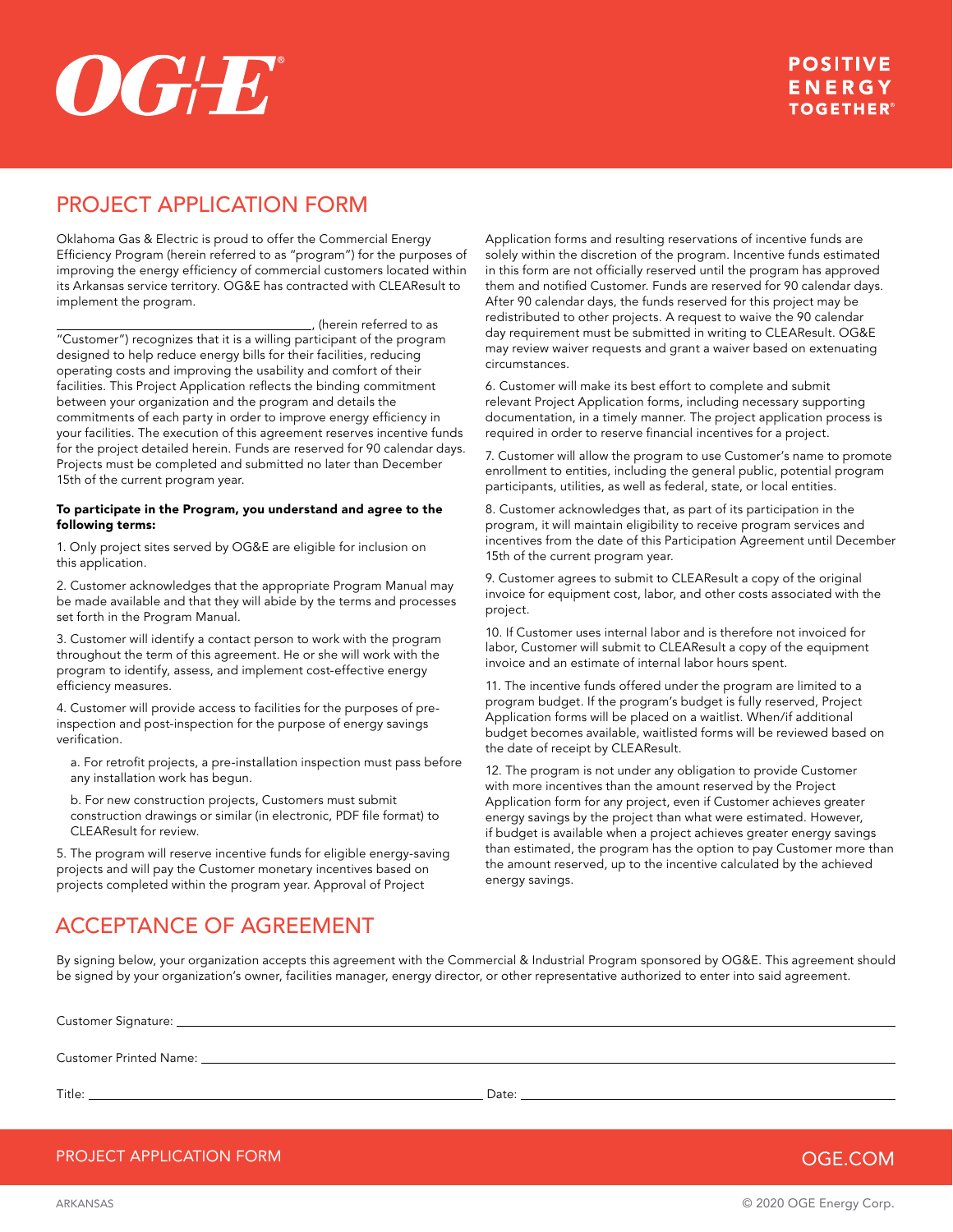

## GENERAL INFORMATION

| <b>CUSTOMER INFORMATION</b>                                                                          |                  |             |  |  |  |
|------------------------------------------------------------------------------------------------------|------------------|-------------|--|--|--|
| Application Date:                                                                                    | OG&E Account #:  |             |  |  |  |
| Company/Customer Name:                                                                               |                  |             |  |  |  |
| Contact First Name:                                                                                  | Last Name:       |             |  |  |  |
| City:                                                                                                | State:           | ZIP Code:   |  |  |  |
| Primary Phone:                                                                                       | Secondary Phone: |             |  |  |  |
| E-mail Address:                                                                                      |                  |             |  |  |  |
| Project Site Address:                                                                                |                  |             |  |  |  |
| City:                                                                                                | State:           | ZIP Code:   |  |  |  |
| PROJECT INFORMATION                                                                                  |                  |             |  |  |  |
| Project Name:                                                                                        |                  |             |  |  |  |
| New Construction<br>$\Box$ Retrofit<br>Project Type:                                                 |                  |             |  |  |  |
| School<br>Manufacturing<br>Warehouse<br>$\Box$ Other<br>Facility Type:<br>Government<br>$\mathbf{I}$ |                  |             |  |  |  |
| Total Weekly Hours of Facility Operation:                                                            |                  |             |  |  |  |
| Please select project type. Check all that apply.                                                    |                  |             |  |  |  |
| $\Box$ Chiller<br>$\Box$ Pump<br>Air Compressor                                                      | $\Box$ Fan       | $\Box$ HVAC |  |  |  |
| $\Box$ Lighting<br>$\exists$ Refrigeration<br>Motors                                                 | Controls         |             |  |  |  |
| $\bigcup$ Other $\bigl[$                                                                             |                  |             |  |  |  |
| Briefly describe the project and quantity of proposed installations:                                 |                  |             |  |  |  |
| What are the estimated installation starting and completion dates:                                   |                  |             |  |  |  |
| Start Date:<br>Completion Date:                                                                      |                  |             |  |  |  |
| Has an energy savings analysis been conducted on the project? If yes, please complete the following: |                  |             |  |  |  |
| kWh Savings:<br>kW Savings:                                                                          |                  |             |  |  |  |

## PROJECT APPLICATION FORM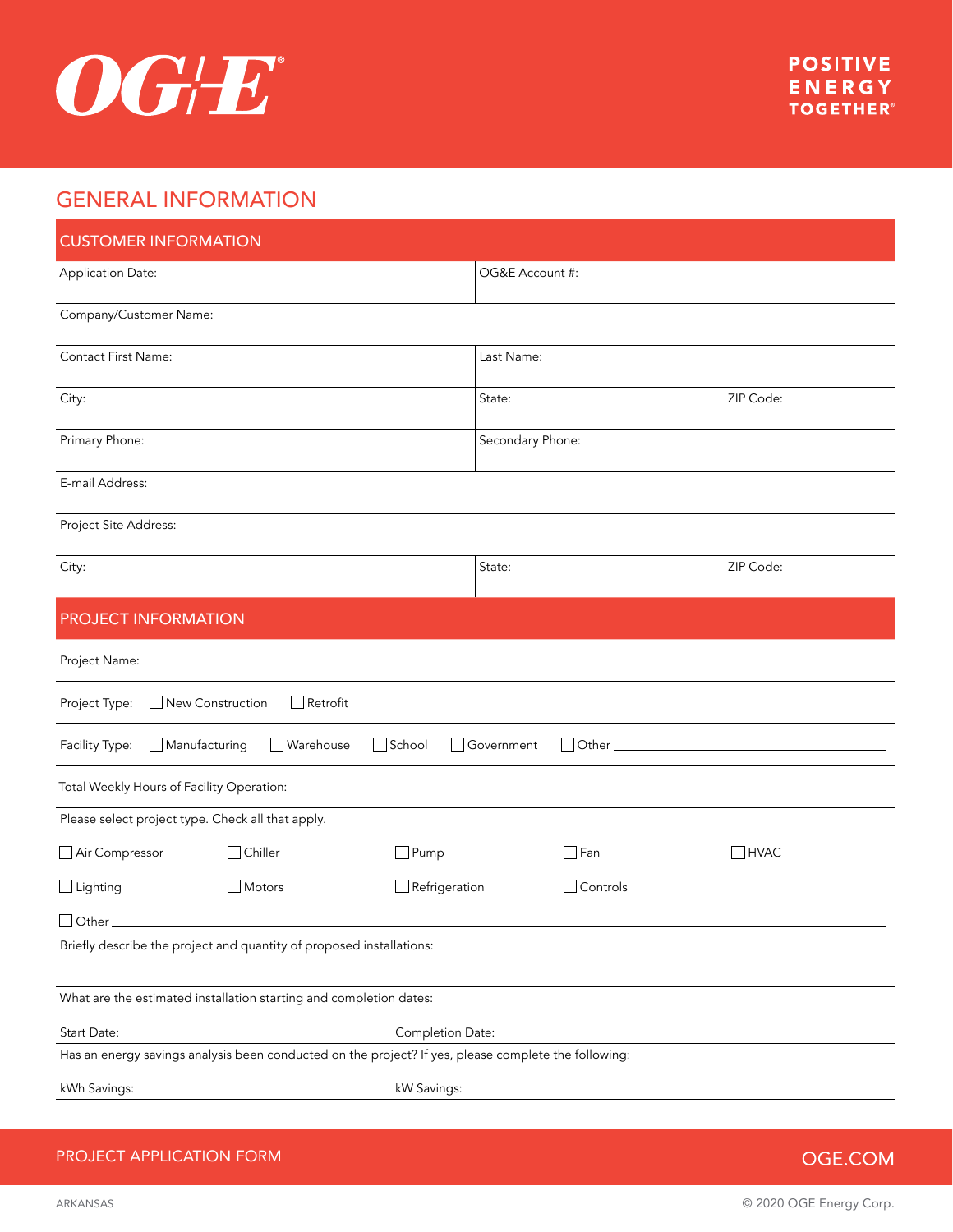

## INSTALLATION INFORMATION Is the installation being conducted by in-house staff or by a Contractor? □In-house staff Contractor Not sure If a Contractor is used, provide the following information: Company Name: Contact First Name: Last Name: Mailing Address: الكلمة التي تقدم المستخدم المستخدم التي تقدم المستخدم المستخدم المستخدم المستخدم المستخدم المستخدم المستخدم ال Primary Phone: Secondary Phone: Secondary Phone: Secondary Phone: Secondary Phone: Secondary Phone: Secondary Phone: Secondary Phone: Secondary Phone: Secondary Phone: Secondary Phone: Secondary Phone: Secondary Phone: Sec E-mail Address: INCENTIVE PAYMENT ACKNOWLEDGEMENT Customer certifies and acknowledges that the following will be the payee for the incentive of these energy efficient measures, upon completion of the project: □ Customer □ Contractor Project Payee Tax ID #:  $\begin{array}{ccc} \text{Project Payee Tax ID} & \text{First Four ID} \end{array}$ Project Payee Name: Mailing Address: City: State: ZIP Code: FOR OFFICIAL USE This section to be completed by CLEAResult representative. Customer Name: Project Name: CLEAResult Representative Name:

PROJECT APPLICATION FORM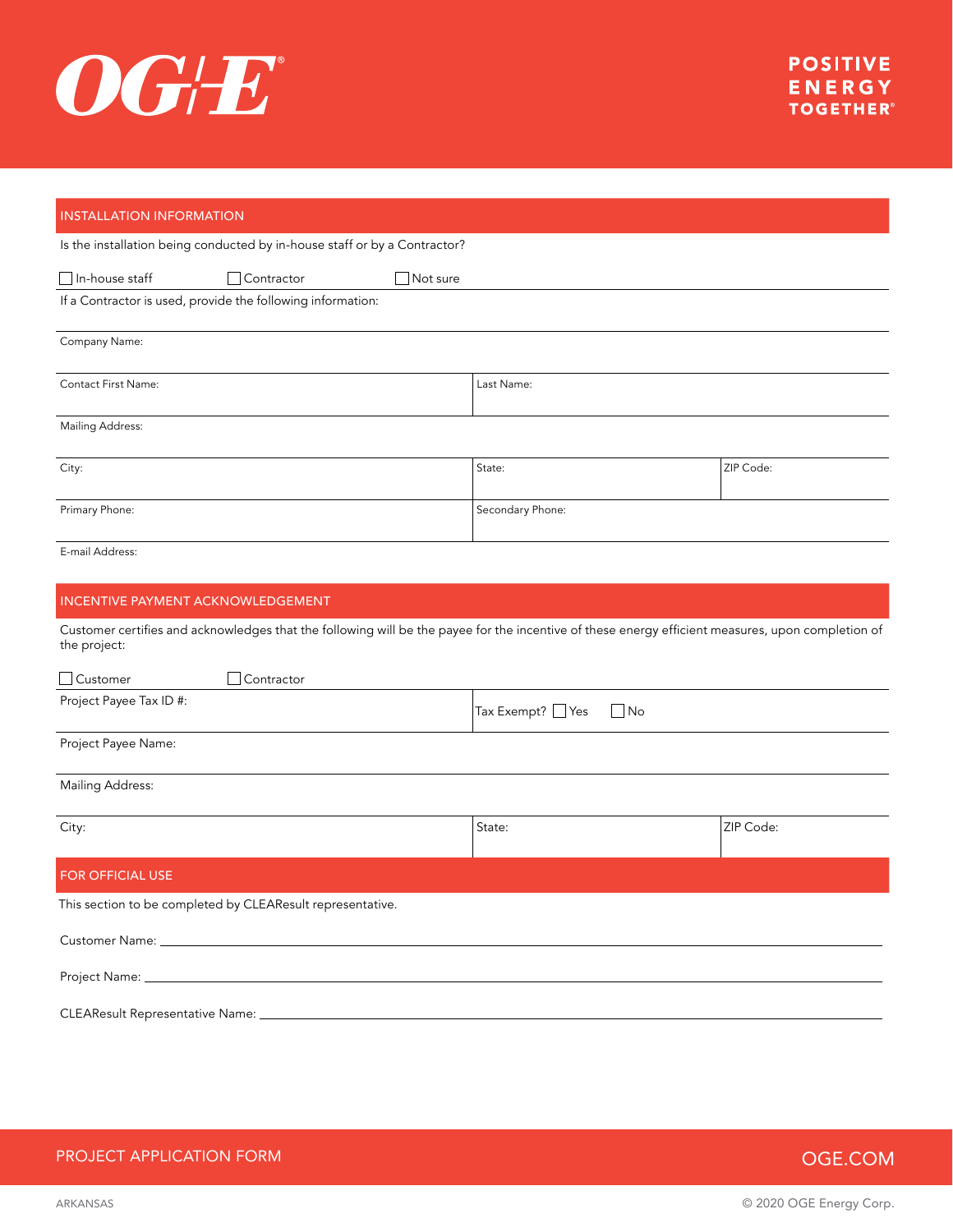

## INCENTIVE AND SAVINGS INFORMATION\*

|                         | <b>Estimated Savings</b> |     | <b>Incentive Rate</b> | <b>Estimated Incentive</b> |
|-------------------------|--------------------------|-----|-----------------------|----------------------------|
| Measure Description     | $\mathsf{k}\mathsf{W}$   | kWh | $\sqrt{kWh}$          |                            |
|                         |                          |     |                       |                            |
|                         |                          |     |                       |                            |
|                         |                          |     |                       |                            |
|                         |                          |     |                       |                            |
|                         |                          |     |                       |                            |
|                         |                          |     |                       |                            |
|                         |                          |     |                       |                            |
|                         |                          |     |                       |                            |
|                         |                          |     |                       |                            |
|                         |                          |     |                       |                            |
|                         |                          |     |                       |                            |
|                         |                          |     |                       |                            |
|                         |                          |     |                       |                            |
|                         |                          |     |                       |                            |
|                         |                          |     |                       |                            |
|                         |                          |     |                       |                            |
|                         |                          |     |                       |                            |
|                         |                          |     |                       |                            |
| <b>Estimated Totals</b> |                          |     |                       |                            |

\*The amount listed as the Total Estimated Incentive is based on estimated kWh savings. The actual incentive amount will be based on verified kWh savings.

## PROJECT APPLICATION FORM